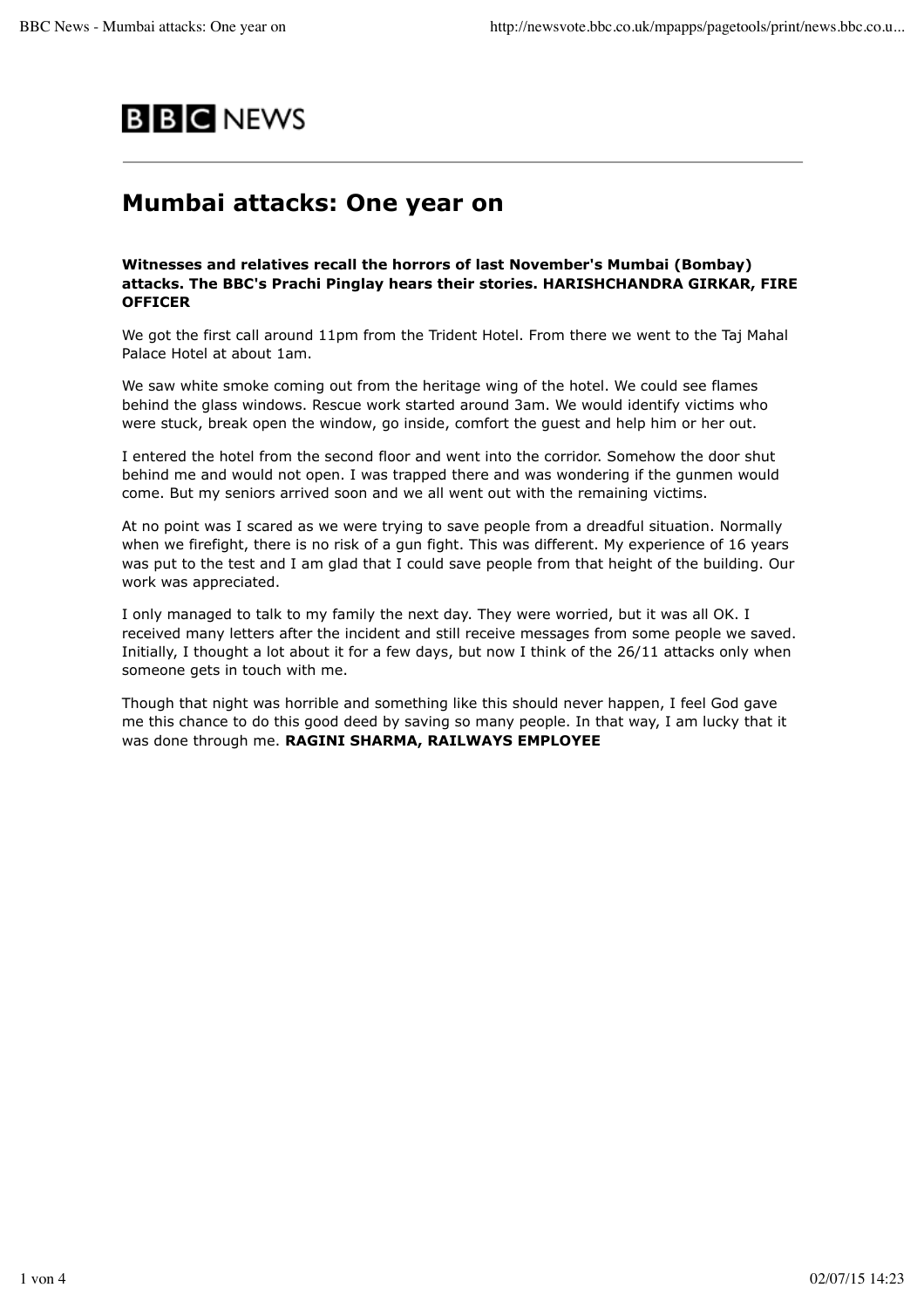Even in the worst of times one hopes that nothing will happen to your loved one. We also hoped and prayed that my husband SK Sharma was OK when the news of attacks started coming in. He was a ticket inspector at the Chhatrapati Shivaji Terminus railway station.

He was a kind and honest person. He liked to help everyone and he died trying to save a little girl. He could have taken cover and stayed inside, but he chose to help passengers even when the firing was going on.

I have been looked after because we live in a joint family and my children have coped. My son was sitting an important examination and has done well. But I know how much he has suffered.

I had never worked before I was given this railway job as part of the compensation. I think work keeps me occupied. I visit the station every day but what I really think about is that the railways did not recognise him as a martyr. We had to convince the authorities about the kind of pension we were entitled to.

Nothing can fill the void but as a family we feel that when someone goes beyond the call of duty, then adequate respect and recognition is the least his family should get.

We have started a foundation which will hold drawing and painting competitions. We will use the compensation money to give prizes to the brave youth, youth who have done good work, and winners of painting competitions in schools.

I just want all the good work that he did all his life to be carried forward. And I hope my children recover and carry on with what my husband stood for. **ISRAEEL ANSARI, TAXI DRIVER**

We lost everything we had in Mumbai. I have shifted back to my village in Bihar because I simply cannot imagine living in the city where my brothers died in the attacks.

Eleven of our family members were at the CST station and we lost six of them. I was parking my taxi and before I could figure out what was happening, the gunmen had done their job. Everything we had was wiped out in no time.

My elder brother Ilyas Ansari had helped us settle when we came to Mumbai to earn a living. Without him, it is not possible to live there. Whatever this city gave us, much more was snatched away from us. Now I have to look after the family and worry about the future of my brothers' children too.

We have been through many difficulties since the attacks and it is impossible to forget what happened that night at the CST station. It will always stay with us.

Four of my brothers and two other family members were gunned down. How can a family cope with this? We have received compensation but we were told that four family members will get jobs with the railways. Nothing has happened so far.

We take each day as it comes. Up to now I have spent most of my time completing formalities to secure compensation. Women cannot do this running around. I feel exhausted but we do not have much choice. **BABLU KUMAR DEEPAK, ANNOUNCER AT RAILWAY STATION**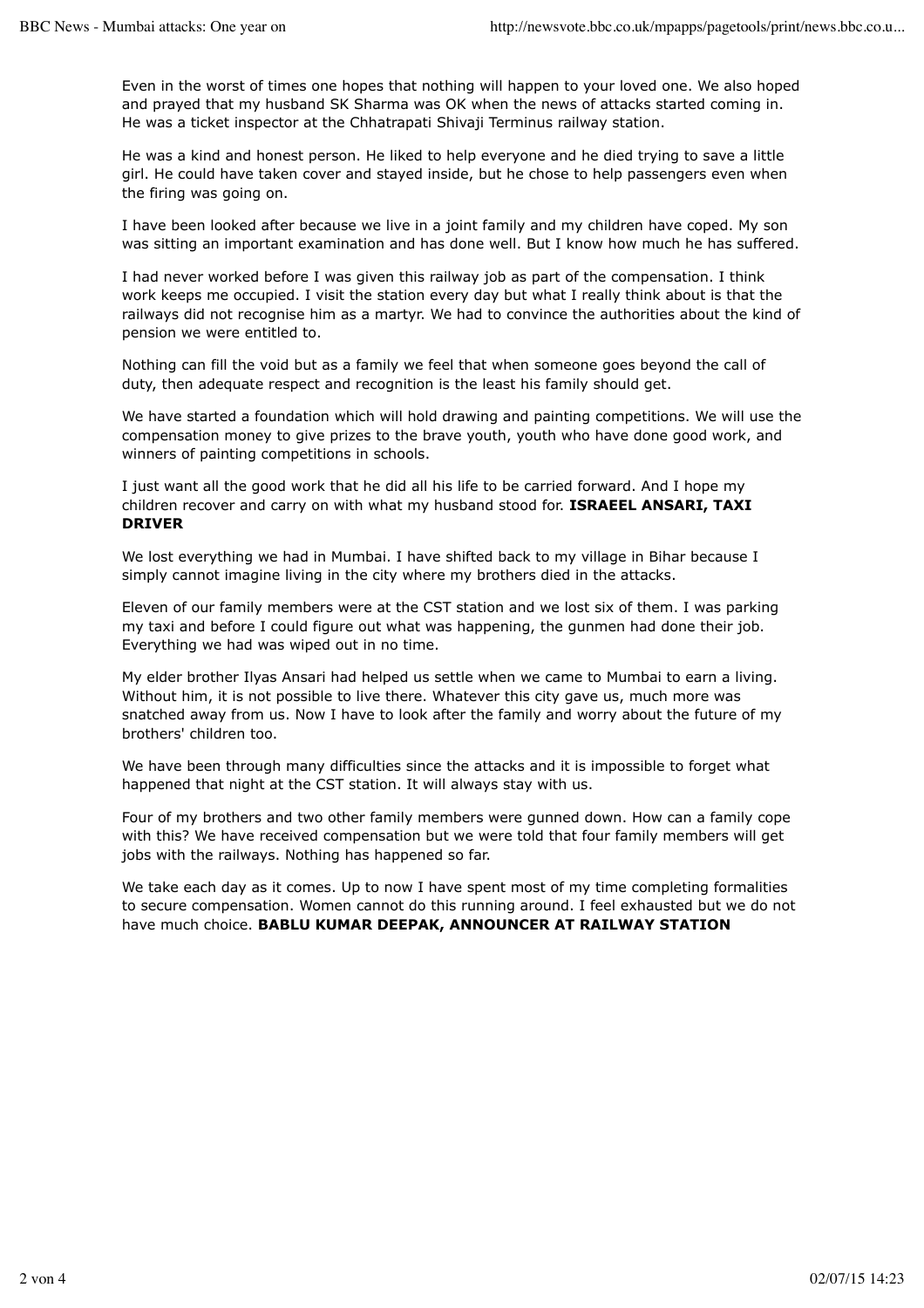I was on a 3pm-11pm shift that night. At about 9.45pm we saw black smoke coming from platform number 13. The gunmen crossed platforms 13, 12 and 11 and were firing indiscriminately. They were going towards the section from where suburban trains leave.

A train had just arrived at the station and I knew that a big crowd would get off. I immediately announced that everyone should use the rear exit instead of the main exit. I also informed the other announcer as the gunmen went towards the suburban area.

From my work place I have a full view of the station so I could see what they did. We stayed in our cabin with lights off till the gunmen went out and then we started helping people on the platform.

I have been coming here since then and there are times when I still think of that night. Even now I feel scared when I remember those moments. It was a difficult time and my family was worried for me. I have a daughter who is only eight.

I was given 500 rupees (\$10) and a certificate by my department for my timely announcements. Sometimes I wish the government had recognised my presence of mind and how my announcements helped. I have laminated the 500-rupee note and feel good about what I did.

I come to the same station every day and work in the same office. It is not easy to wipe out those memories but one has to get on.

## **SANJAY GOVILKAR, POLICEMAN**

I was at home when I heard about the attacks. As soon as we got a call about multiple attacks in the city we were asked to go to work. I was at Girgaum Chowpatty when we were informed on the wireless that the gunmen had hijacked a car and were coming our way. Soon we saw the car coming towards us. When we tried to stop it, it went past us but got stuck in the road divider. What happened after that is a blur as it happened in a matter of minutes.

Qasab [the sole surviving gunman, now on trial in India] was sitting next to the driver. The other gunman fired as my colleague Tukaram Ombale and I leapt towards Qasab. Qasab fired too and Ombale sustained several bullet injuries. I too had a bullet injury, but we managed to capture him alive. I knew that Qasab had to be kept alive. I was in hospital for over a month, and later I went to court to identify Qasab.

When I learnt about anti-terrorism chief Hemant Karkare's death, I felt very sad. I used to look up to him. We lost the best of our men that night. I don't know how I survived but I do believe in God. Anything could have happened during that encounter.

Fortunately I have a large network of friends and a very supportive wife. She is stronger than me emotionally. So I could deal with the sense of loss. I do not feel that police can be armed like army soldiers. We are meant to help out citizens with everyday issues. That night we fought Qasab and Ismail with sticks.

Everyone praised us and I feel that people's attitude towards the Mumbai police has become positive. However, I do not want to rest on past glory. One has to move on and strive all the time. I wish people from all religions would come together and stay united in these difficult times. **DR SANJAY CHATTERJEE, BOMBAY HOSPITAL**